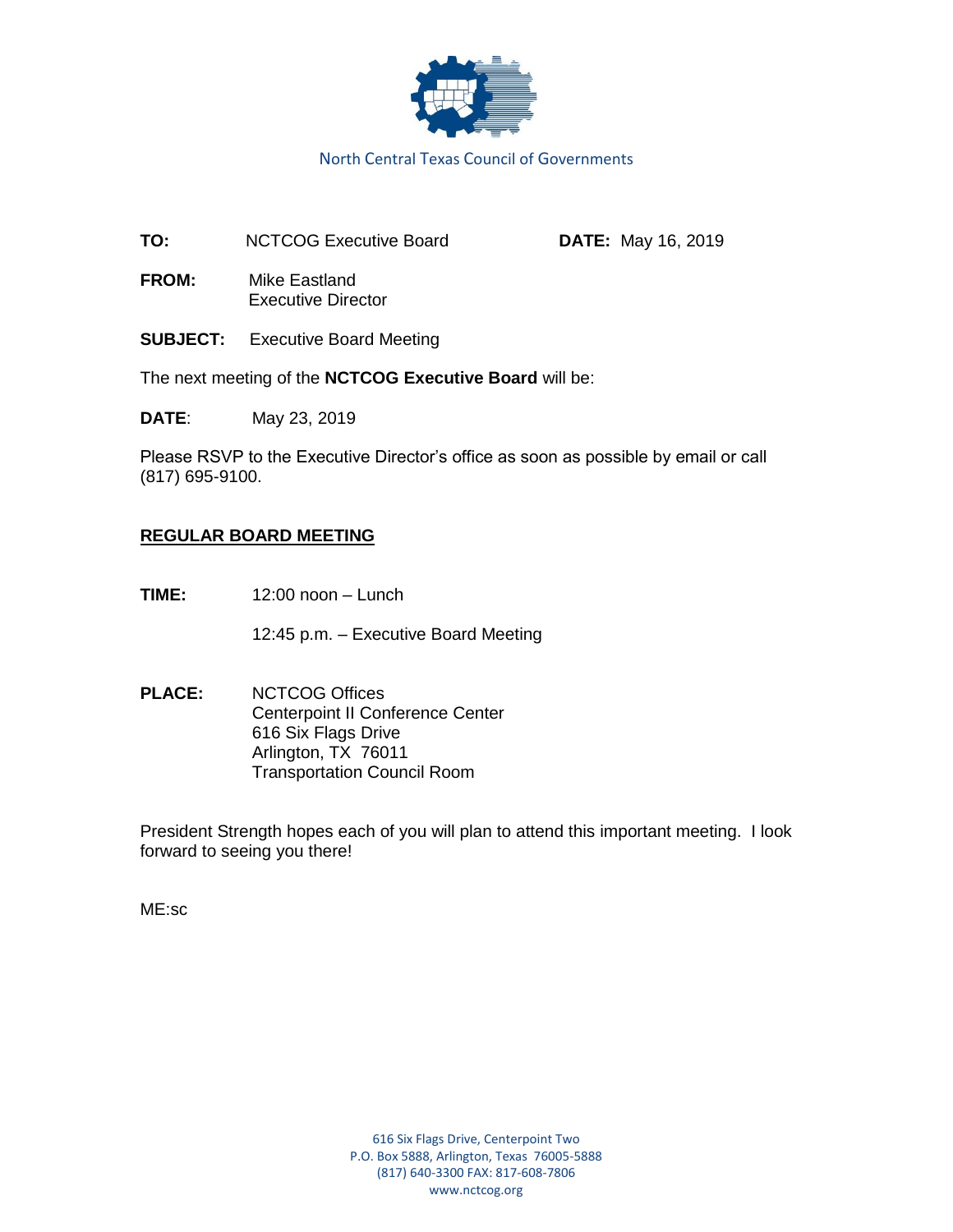# **North Central Texas Council of Governments**

616 Six Flags Drive, Arlington, TX, 76011

# **EXECUTIVE BOARD AGENDA**

## May 23, 2019 | 12:45 pm

# Executive Board

# **Staff**

| 1. Kevin Strength<br>2. J.D. Clark<br>3. Ray Smith<br>4. Tom Lombard<br>5. Yvonne Davis<br>6. Chris Hill<br>7. Kelly Allen Gray<br>8. Clay Jenkins<br>9. Lee Kleinman | <b>Curtistene McCowan</b><br>10.<br><b>Bobbie Mitchell</b><br>11.<br>12. Tito Rodriguez<br><b>Nick Sanders</b><br><b>Richard Stopfer</b><br>David Sweet<br>15.<br>Paul Voelker<br>Kathryn Wilemon<br>17.<br>18. Glen Whitley | Mike Eastland<br>Monte Mercer<br>Tim Barbee<br>Doni Green<br><b>Edith Marvin</b><br>Michael Morris<br>Molly Rendon<br>David Setzer<br>__ Molly McFadden<br><b>Christy Williams</b> | Dan Kessler<br>Lucille Johnson<br>Karen Richard<br>Ken Kirkpatrick<br>James Powell<br>Stephanie Cecil |
|-----------------------------------------------------------------------------------------------------------------------------------------------------------------------|------------------------------------------------------------------------------------------------------------------------------------------------------------------------------------------------------------------------------|------------------------------------------------------------------------------------------------------------------------------------------------------------------------------------|-------------------------------------------------------------------------------------------------------|
|-----------------------------------------------------------------------------------------------------------------------------------------------------------------------|------------------------------------------------------------------------------------------------------------------------------------------------------------------------------------------------------------------------------|------------------------------------------------------------------------------------------------------------------------------------------------------------------------------------|-------------------------------------------------------------------------------------------------------|

#### **REGULAR SESSION**

Call to order time: \_\_\_\_\_\_\_\_\_\_

**Pledge to the United States and Texas Flags**

#### **ACTION:**

| Motion/Second | Item $#$     | Name of Item                                                                                                      |
|---------------|--------------|-------------------------------------------------------------------------------------------------------------------|
|               |              | <b>Approval of Minutes</b>                                                                                        |
|               | $\mathbf{2}$ | This Item number intentionally left blank.                                                                        |
|               | $\mathbf{3}$ | <b>Resolution Endorsing FY 2020 Criminal Justice Priorities for North Central</b><br><b>Texas - Kelly Schmidt</b> |
|               | 4            | Resolution Authorizing a Lease Agreement for the Terrell Workforce<br><b>Center - David Setzer</b>                |
|               | 5            | Resolution Endorsing Participation in a Grant Application to the<br><b>Department of Energy - Michael Morris</b>  |
|               | 6            | Resolution Authorizing Grant Applications to the Department of Energy -<br><b>Michael Morris</b>                  |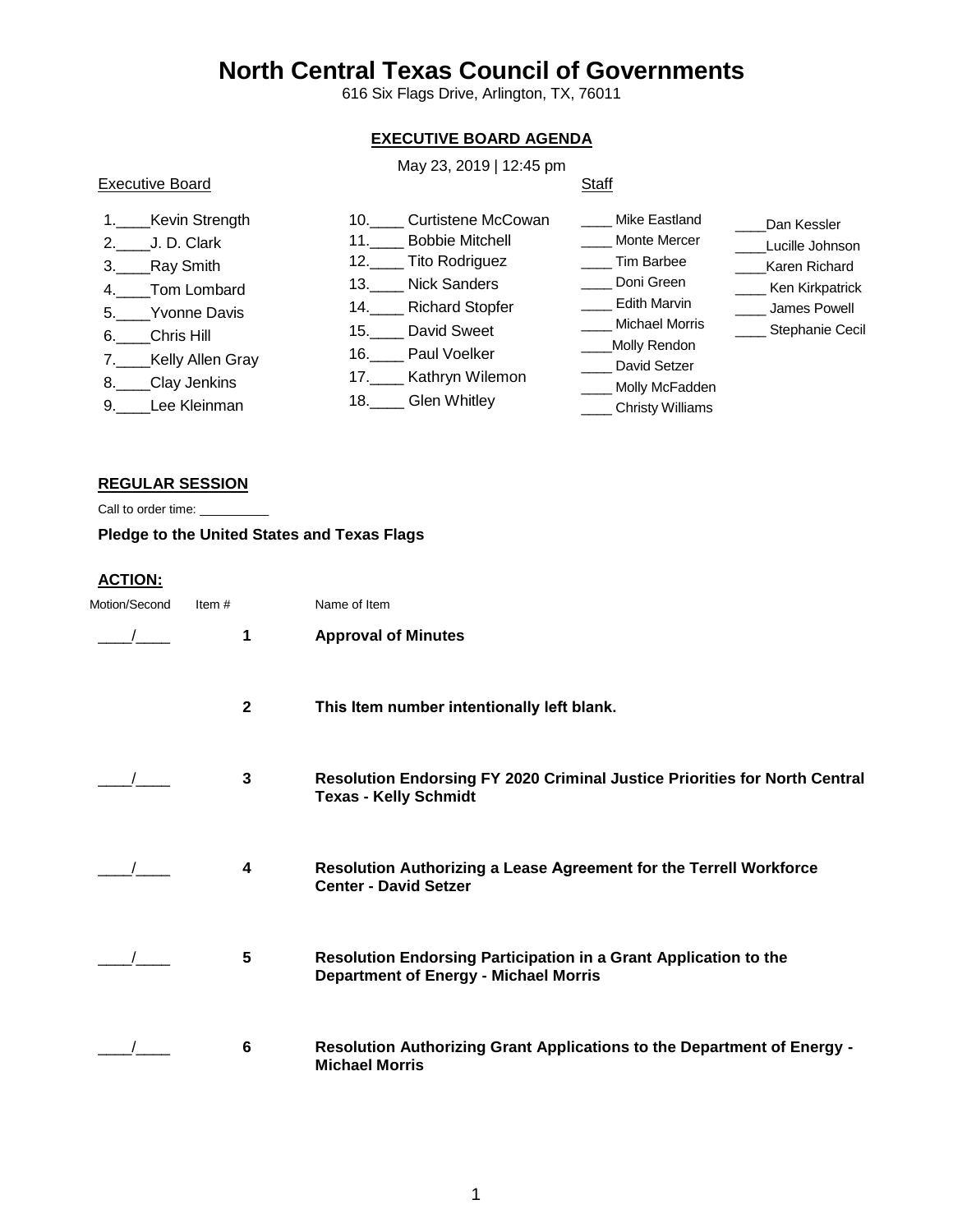|                        | $\overline{7}$ | Resolution Authorizing Amendment to Memorandum of Agreement with<br>United States Army Corps of Engineers to Expedite Environmental<br><b>Permitting - Michael Morris</b>                        |
|------------------------|----------------|--------------------------------------------------------------------------------------------------------------------------------------------------------------------------------------------------|
|                        | 8              | Resolution Authorizing Agreements with Transit Agencies for the 2020<br>North Central Texas Regional Transit Travel Survey - Michael Morris                                                      |
|                        | 9              | Resolution Endorsing the Redesignation of the North Central Texas<br>Council of Governments as the Host Organization for the Dallas-Fort Worth<br><b>Clean Cities Coalition - Michael Morris</b> |
|                        | 10             | Resolution Approving the North Central Texas Council of Governments'<br>2019 Title VI Program Update - Michael Morris                                                                            |
| <b>STATUS REPORTS:</b> | 11             | <b>ESGR Pro Patria Award Recognition for NCTCOG - Molly Thoerner</b>                                                                                                                             |
| <b>MISCELLANEOUS:</b>  | 12             | <b>Old and New Business</b>                                                                                                                                                                      |
|                        | 13             | <b>Attendance and Calendar</b>                                                                                                                                                                   |
|                        |                | Adjournment: ____________________                                                                                                                                                                |

A closed executive session may be held on any of the above agenda items when legally justified pursuant to Subchapter D of the Texas Open Meetings Act (Texas Government Code Chapter 551).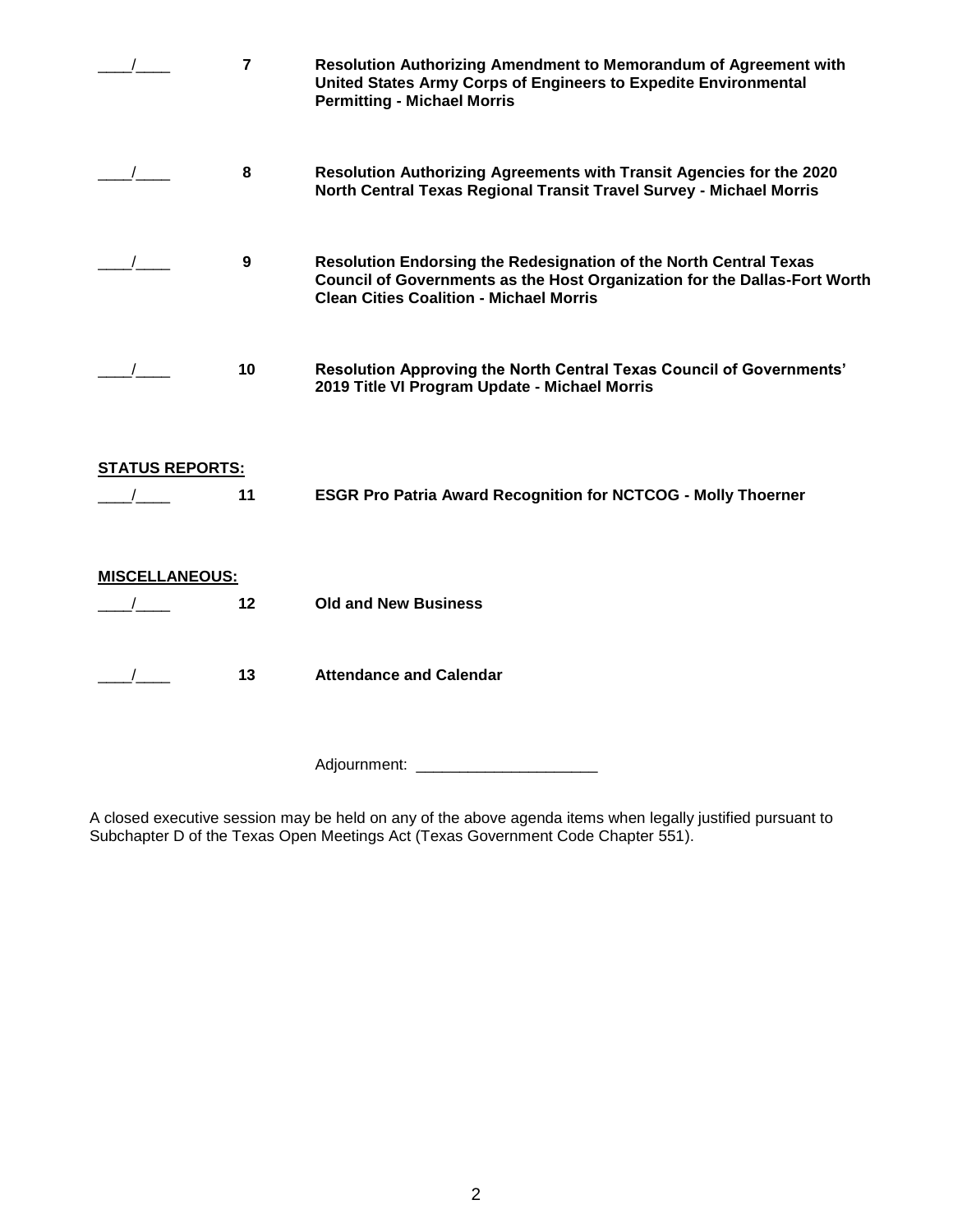# **NORTH CENTRAL TEXAS COUNCIL OF GOVERNMENTS EXECUTIVE BOARD MEETING**

Minutes — April 25, 2019

Transportation Council Room

616 Six Flags Drive, Arlington, Texas

President Strength called the regular meeting of the North Central Texas Council of Governments Executive Board to order at 12:51 pm on April 25, 2019.

#### **Members of the Board Present: Members of the Board Absent:**

- 1. Kevin Strength 8. Richard Stopfer
- 2. Ray Smith
- 3. Tom Lombard
- 4. Chris Hill
- 5. Curtistene McCowan
- 6. Bobbie Mitchell
- 7. Tito Rodriguez

#### **Members of the Staff Present:**

- 14. J. D. Clark
- 15. Nick Sanders
- 16. Kelly Allen Gray
- 17. Yvonne Davis
- 18. Glen Whitley

Mike Eastland, Monte Mercer, Tim Barbee, Doni Green, Edith Marvin, Michael Morris, Molly McFadden, Molly Rendon, David Setzer, Lucille Johnson, Stephanie Cecil, Ken Kirkpatrick, Karen Richard, Donna Coggeshall, Debra Kosarek, Shannon Stevenson, Brian Dell, Sherie Conaway

#### **Visitors Present:**

Ricky Rodriguez, Community Outreach, Congressman Ron Wright Gary Barnett, Project Manager, Dikita/Transportation Jerry Cotter, Chief Water Resource, USACE

9. David Sweet 10. Paul Voelker 11. Kathryn Wilemon 12. Clay Jenkins 13. Lee Kleinman

#### **REGULAR SESSION**

#### **ACTION:**

#### **Item 1 Approval of Minutes**

President Strength stated that the first item on the agenda was approval of the minutes from the March Board meeting.

Upon a Motion by Councilmember Wilemon (seconded by Commissioner Mitchell), and unanimous vote of all members present, the Board approved the minutes of the March Executive Board meeting.

#### **Item 2 Resolution to Accept and Approve the Quarterly Investment Report**

Molly Rendon, Director of Administration, presented the Investment Report for the quarter that ended March 31, 2019 for acceptance and approval. This report included a supplementary schedule regarding the State's investment activity for Regional Toll Revenue funds and NTTA Hwy 161 funds.

Exhibit: 2019-04-02-AA

Upon a Motion by Councilmember Lombard (seconded by Judge Sweet), and unanimous vote of all members present, the Board approved the resolution as presented.

#### **Item 3 Resolution Authorizing Contract with Innovative Emergency Management, Inc for Disaster Recovery Plan Consulting Services**

Molly McFadden, Director of Emergency Preparedness, asked the Board to authorize disaster recovery plan consulting services with Innovative Emergency Management, Inc. in an amount not to exceed \$300,000. She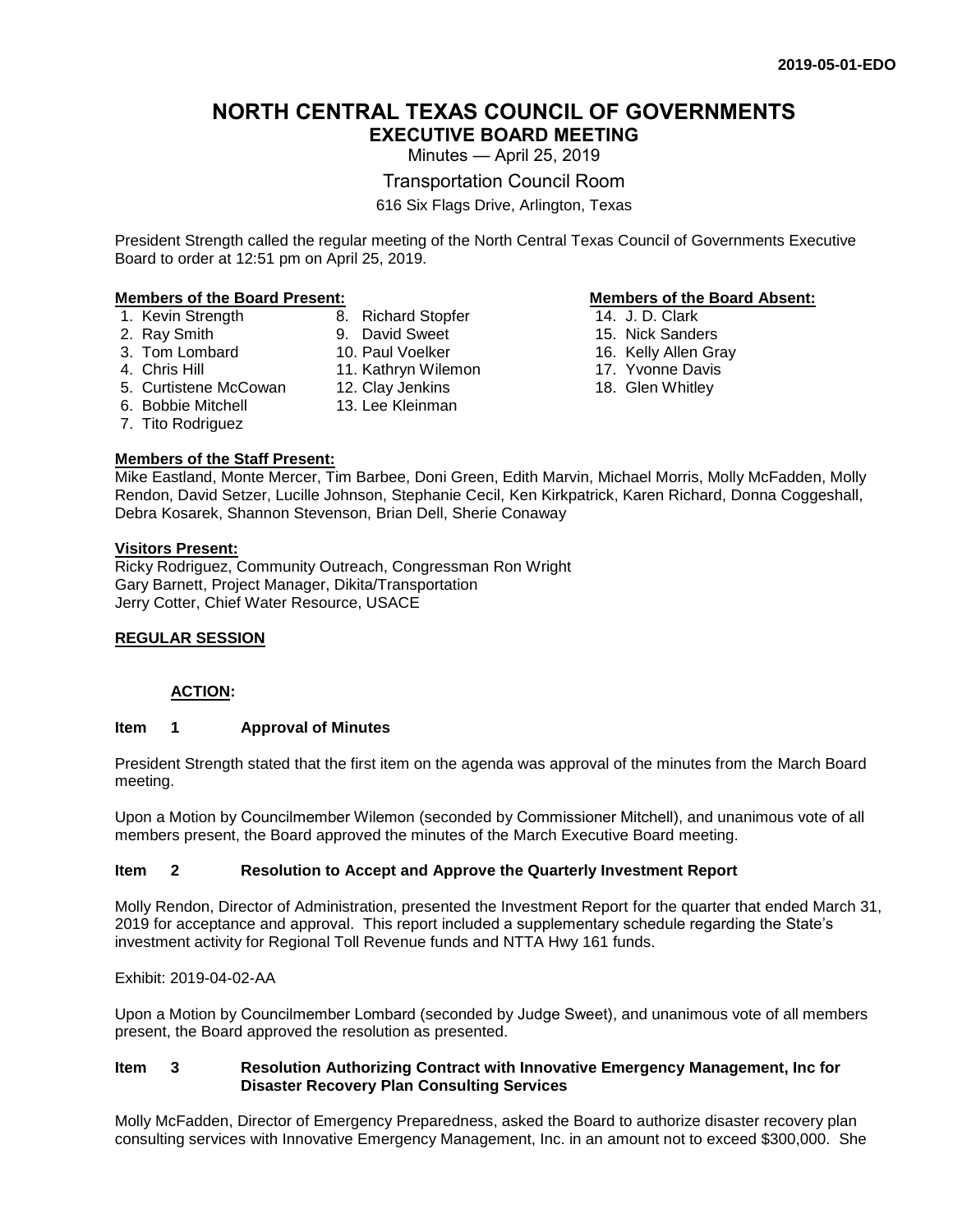explained that the purpose of a regional disaster recovery framework is to help Emergency Managers and other city officials return their communities to a healthy state following a disaster. The Plan would be based on the Department of Homeland Security's National Disaster Recovery Framework. This contract would be utilized by NCTCOG and participating entities as part of the North Texas SHARE cooperative purchasing program.

#### Exhibit: 2019-04-03 EP

Upon a Motion by Commissioner Mitchell (seconded by Councilmember Kleinman), and unanimous vote of all members present, the Board approved the resolution as presented.

#### **Item 4 Resolution Endorsing an Agreement with Tarrant County College District for Urban Search and Rescue Training and Exercises**

Molly McFadden, Director of Emergency Preparedness, asked the Board to endorse an agreement with Tarrant County College District, in an amount not to exceed \$200,000 of State Homeland Security Grant Program funds to provide training, exercises, and supporting documentation for Urban Search and Rescue teams in the North Central Texas Region. The State Homeland Security Grant Program project has no local cost-share or match requirements.

#### Exhibit: 2019-04-04-EP

Upon a Motion by Councilmember Kleinman (seconded by Commissioner Mitchell), and unanimous vote of all members present, the Board approved the resolution as presented.

#### *Mayor McCowan entered the meeting.*

#### **Item 5 Resolution Authorizing Agreements for the 2017-2018 CMAQ/STBG Funding Initiative: Assessment Policy Program**

Michael Morris, Director of Transportation, asked the Board to authorize agreements for projects using Congestion Mitigation and Air Quality Improvement Program (CMAQ) and Surface Transportation Block Grant Program (STBG) funding selected using the Assessment Policy Program. He explained that the Program is designed to take advantage of value capture mechanisms utilized by local governments. As development along the project area occurs, the RTC is paid back (in part or in full) over time. He explained that the RTC had approved three partnerships in April of 2019 where federal and regional transportation funding will be provided in exchange for a portion of local funding. The RTC will contribute a total of \$23,139,626 in federal and regional transportation funds for the following projects in exchange for a total of \$16,996,213 plus interest in local funds, to be repaid by the agencies.

| <b>PROJECT</b>                                            | <b>PARTNER(S)</b>     | <b>LOCAL FUNDING</b><br>TO BE RECEIVED <sup>1</sup> | <b>ANTICIPATED</b><br><b>PAYBACK PERIOD</b> |
|-----------------------------------------------------------|-----------------------|-----------------------------------------------------|---------------------------------------------|
| SH 360 Frontage Road                                      | City of Grand Prairie | \$5,096,213                                         | Not to exceed 10<br>years                   |
| Avondale-Haslet Road/Haslet<br>Parkway/Intermodal Parkway | City of Haslet        | \$6,900,000                                         | Not to exceed 20<br>years                   |
| Lake Highlands DART Station<br>Landbanking                | City of Dallas        | \$5,000,000                                         | Not to exceed 10<br>years                   |
|                                                           | <b>Total</b>          | \$16,996,213                                        |                                             |

<sup>1</sup> Loan amounts will be repaid with 2.4% interest.

As part of this funding program, the RTC also approved engineering and/or planning activities for three other projects using grants that do not currently include a payback provision. The projects are: the Butler Housing Project in the City of Fort Worth, the Ferguson Parkway in the City of Anna, and the City of Dallas' Priority Zone 1.

#### Exhibit: 2019-04-05-TR

Upon a Motion by Councilmember Lombard (seconded by Judge Sweet), and unanimous vote of all members present, the Board approved the resolution as presented.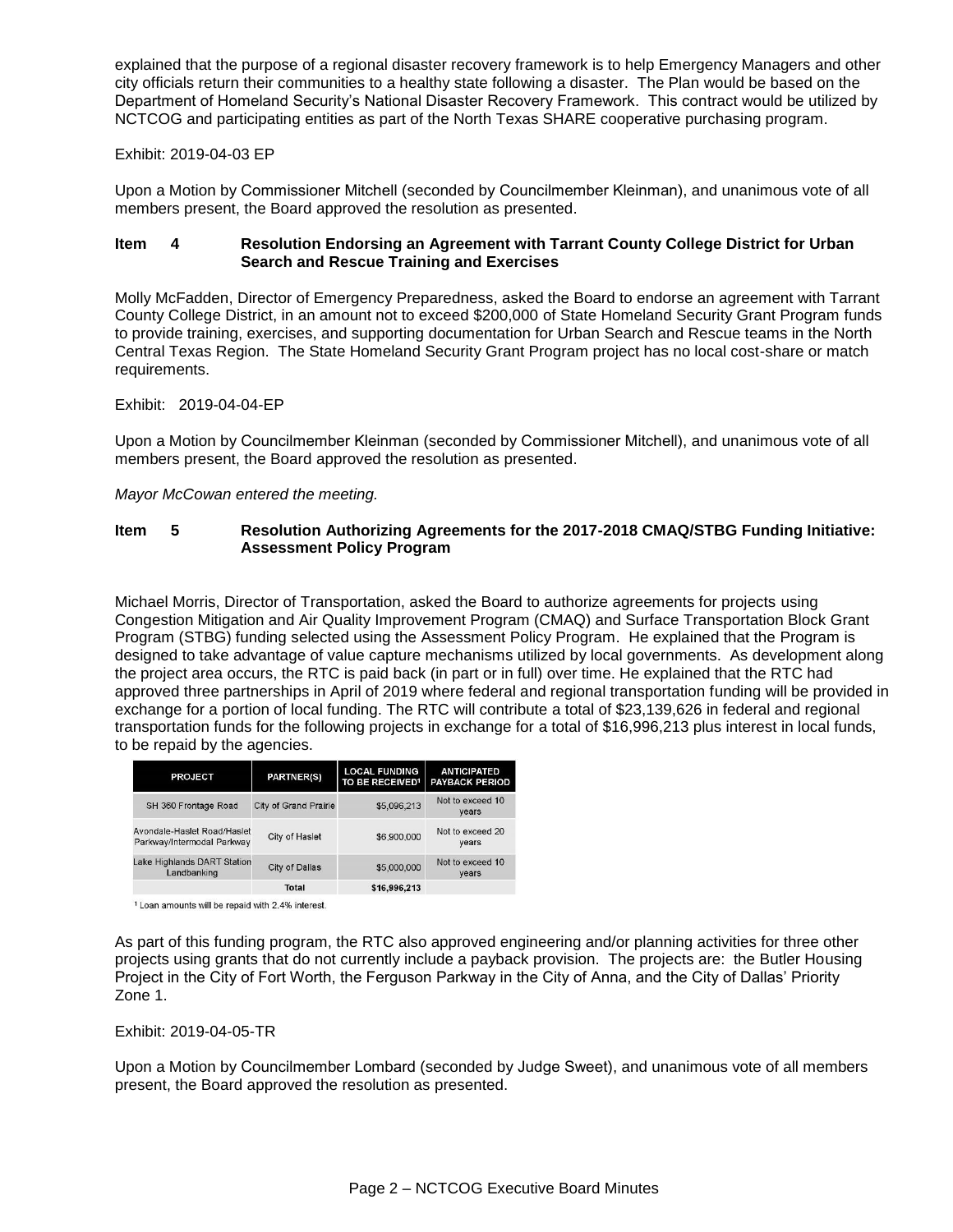#### **Item 6 Resolution Authorizing an Agreement with the Fort Worth Transportation Authority, dba Trinity Metro, for the Community College Partnership Project**

Michael Morris, Director of Transportation, asked the Board to authorize an agreement with the Fort Worth Transportation Authority, dba Trinity Metro, in an amount not to exceed \$300,000, to provide transit passes for interested Tarrant County College (TCC) students. He explained that NCTCOG staff discussed transportation as an important factor in the success of students from disadvantaged populations in a meeting with Dr. Carson, Secretary of Housing and Urban Development and Dr. Giovannini, Chancellor of TCC, in 2018. This discussion led to a project, currently funded by TCC, to provide Trinity Metro transit passes to interested TCC students. By providing alternate funding for this effort, TCC's funds can be utilized to offer more scholarships to underrepresented students. The Regional Transportation Council (RTC) authorized RTC Local funds for this project.

Exhibit: 2019-04-06-TR

Upon a Motion by Mayor McCowan (seconded by Mayor Voelker), and unanimous vote of all members present, the Board approved the resolution as presented.

#### **Item 7 Resolution Authorizing Agreements for the University Partnership Program**

Michael Morris, Director of Transportation, asked the Board to authorize the execution of agreements with universities participating in the NCTCOG University Partnership Program, for a total funding amount not to exceed \$1,150,000 over four years. He explained that since 2007, NCTCOG has partnered with the University of Texas at Austin, the University of Texas at Arlington, and Texas Southern University for Phase 1 and Phase 2 of the Program. Phase 3 would continue the Program for another four years at \$1,150,000. This Program helps with projects included in the Transportation Department's Unified Planning Work Program and has assisted staff in addressing a total of 41 transportation and air quality planning initiatives to date.

#### Exhibit: 2019-04-07-TR

Upon a Motion by Councilmember Lombard (seconded by Mayor McCowan), and unanimous vote of all members present, the Board approved the resolution as presented.

# **APPOINTMENTS:**

#### **Item 8 Appointments to the North Central Texas Economic Development District Board (NCTEDD)**

Lucille Johnson, Assistant to the Executive Director, explained that the NCTEDD Board is managed and staffed by NCTCOG and functions as an advisory body to the NCTCOG Executive Board to help guide the work of the region's Economic Development District. The region was designated as a district by the U. S. Economic Development Administration (EDA) in December 2016. She asked the Board to appoint two members to serve a three-year term: Phil Wagner, President of the Rockwall Economic Development Corporation and Kevin Shatley, Director of Economic Development for the Dallas Regional Chamber.

Upon a Motion by Mayor Voelker (seconded by Mayor McCowan), and unanimous vote of all members present, the Board approved the resolution as presented.

### **STATUS REPORTS:**

#### **Item 9 Presentation of 2019 Current Population Estimates**

Brian Lister, Senior Research Data Analyst, presented the 2019 Current Population Estimates for the North Central Texas region. He explained that the population estimates include estimated population totals for all cities over 1,000 in population, each county, the twelve-county metropolitan planning area, and the region. Historical U.S. Census figures are also provided. Local governments provided input as part of the estimation process and were given an opportunity to review draft numbers prior to finalization. He also told the Board that NCTCOG's population estimates are often cited and are recognized for their coverage, timeliness, and uniqueness.